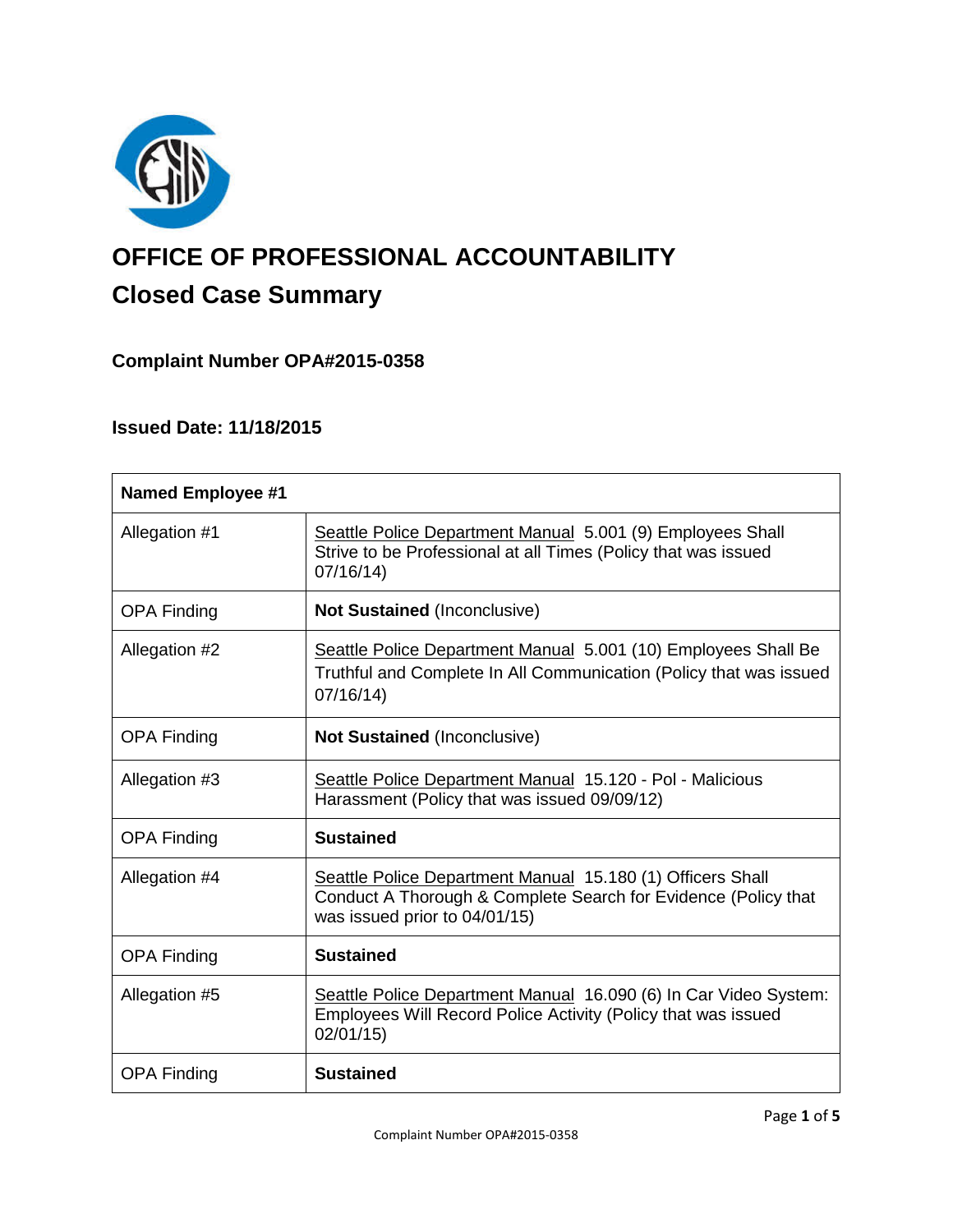| Allegation #6           | Seattle Police Department Manual 16.090 - TSK- 1 Operating the<br>In-Car Video System (Policy that was issued 02/01/15) |
|-------------------------|-------------------------------------------------------------------------------------------------------------------------|
| <b>OPA Finding</b>      | <b>Not Sustained (Inconclusive)</b>                                                                                     |
| <b>Final Discipline</b> | 12 Day Suspension and Additional Training on Primary<br><b>Investigations (Appeal Withdrawn)</b>                        |

| <b>Named Employee #2</b> |                                                                                                           |
|--------------------------|-----------------------------------------------------------------------------------------------------------|
| Allegation #1            | Seattle Police Department Manual 15.120 - Pol - Malicious<br>Harassment (Policy that was issued 09/09/12) |
| <b>OPA Finding</b>       | <b>Not Sustained (Unfounded)</b>                                                                          |
| <b>Final Discipline</b>  | N/A                                                                                                       |

| Named Employee #3       |                                                                                                                              |
|-------------------------|------------------------------------------------------------------------------------------------------------------------------|
| Allegation #1           | Seattle Police Department Manual 5.100 (II.A.3) Duty Officer - Take<br>in-person complaints (Policy that was issued 7/20/10) |
| <b>OPA Finding</b>      | <b>Not Sustained (Inconclusive)</b>                                                                                          |
| <b>Final Discipline</b> | N/A                                                                                                                          |

#### **INCIDENT SYNOPSIS**

Named employee #1 was dispatched to an assault call where the subject stated he had been attacked on the previous day with an unknown object. Named employee #1 called the subject to take his information rather than seeing him in person. Before named employee #1 filed her report, she screened it with her supervisor, named employee #2. Based on what named employee #1 reported to named employee #2, named employee #2 agreed that it should be listed as suspicious circumstances. Several articles were in the paper about the subject's assault, which included a statement that he called a precinct to have his report taken but was told that he needed to call the non-emergency number. A supervisor brought this incident to the attention of OPA.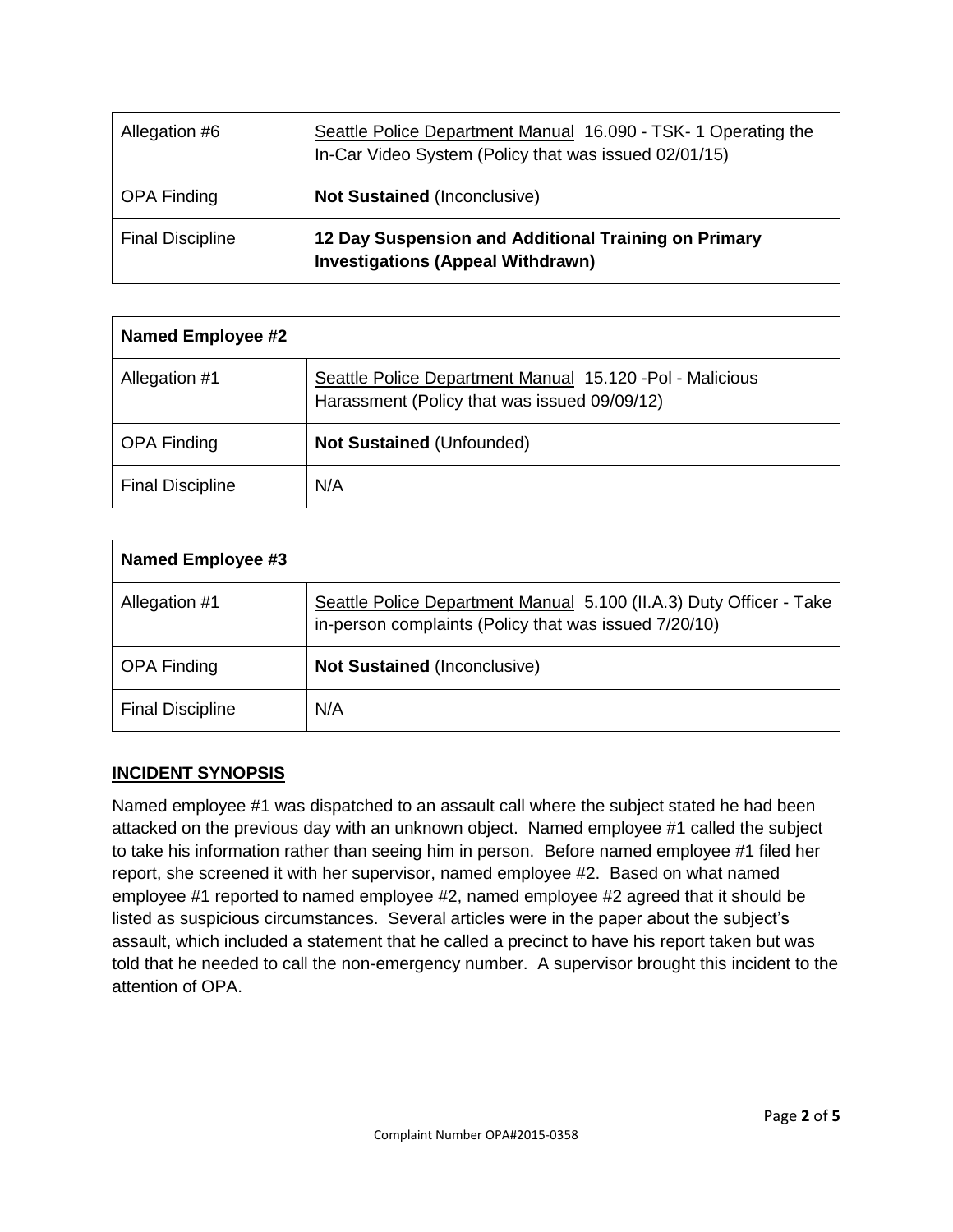### **COMPLAINT**

The complainant, a supervisor in the department, alleged that named employee #1 may have failed to properly investigate a possible bias crime and was discourteous to the subject during the course of the investigation. It is further alleged that named employee #1 took the report over the phone rather than in person. After the initial in-person OPA interview with named employee #1, additional allegations were added. An allegation was added for failure to activate her In-Car Video (ICV) system. An allegation was added for truthfulness based on the following: 1) she wrote she had a failure of her ICV system in her police report when there reportedly was no ICV system failure, 2) she reportedly provided different information to her supervisor, named employee #2, over the phone than was reported to OPA or was documented in her police report, and 3) the subject reportedly provided named employee #1 different information than she reported to OPA.

The complainant also alleged named employee #2 failed to follow proper Malicious Harassment investigation protocols.

An allegation was added for an unknown employee for failure to take a report from the subject.

#### **INVESTIGATION**

The OPA investigation included the following actions:

- 1. Review of the complaint memo
- 2. Search for and review of all relevant records and other evidence
- 3. Review of news clips
- 4. Interviews of witnesses
- 5. Interviews of SPD employees

#### **ANALYSIS AND CONCLUSION**

The evidence showed that named employee #1 did not meet department expectations by calling the subject from a few blocks away rather than meet with the subject in person. The subject contacted the Department after being called a slur and then being hit in the face with an object. A potential hate crime is a high priority for the Department. Named employee #1 failed to investigate and properly characterize the incident in her report. She also failed to capture her law enforcement action with her In-Car Video system.

Named employee #2 was not provided a full description of the events as they occurred by named employee #1 when he spoke with her over the phone. When the report was written, named employee #2 noticed that the report provided a slightly different account than what he was initially told. Over the phone named employee #2 asked named employee #1 if there was any evidence and was told no. The report indicated that there were photos taken by the subject but that the subject didn't know if any of the four males photographed were responsible for his injury. Named employee #2 addressed the discrepancies with named employee #1.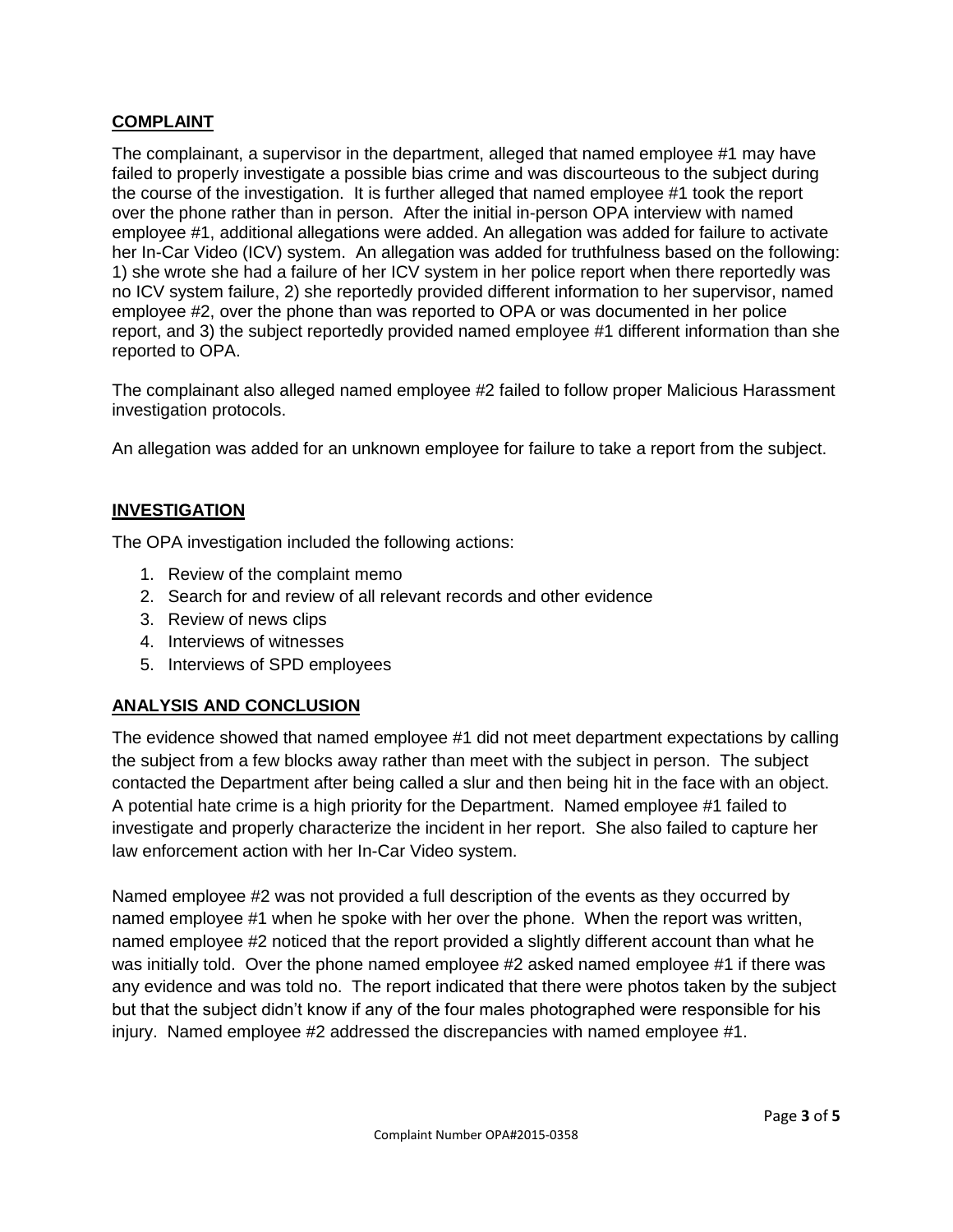Named employee #3 could not be identified. Therefore it could not be proved nor disproved that named employee #3 referred the subject to the non-emergency line rather than take a report.

#### **FINDINGS**

#### **Named Employee #1**

#### Allegation #1

The evidence could not prove nor disprove that named employee #1 behaved in a professional manner. Therefore a finding of **Not Sustained** (Inconclusive) was issued for *Employees Shall Strive to be Professional at all Times*.

#### Allegation #2

The evidence could not prove nor disprove that named employee #1 was truthful in all communications. Therefore a finding of **Not Sustained** (Inconclusive) was issued for *Employees Shall Be Truthful and Complete In All Communication*.

#### Allegation #3

The weight of the evidence showed that named employee #1 did not take action on a report of Malicious Harassment and reported only suspicious circumstances. Therefore a **Sustained** finding was issued for *Malicious Harassment*.

#### Allegation #4

The weight of the evidence showed that named employee #1 did not conduct a thorough investigation or follow up on the information provided by the subject. Therefore a **Sustained** finding was issued for *Officers Shall Conduct A Thorough & Complete Search for Evidence*.

#### Allegation #5

The weight of the evidence showed that named employee #1 did not use her In-Car Video System to record her law enforcement action. Therefore a **Sustained** finding was issued for *In Car Video System: Employees Will Record Police Activity*.

#### Allegation #6

The evidence could not prove nor disprove that named employee #1 was aware of how to operate her In-Car Video system. Therefore a finding of **Not Sustained** (Inconclusive) was issued for *Operating the In-Car Video System*.

## **Discipline imposed: 12 Day Suspension and Additional Training on Primary Investigations**

#### **Named Employee #2**

#### Allegation #1

The evidence showed that named employee #2, a supervisor, did not fail in reporting what he was not aware of. Therefore a finding of **Not Sustained** (Unfounded) was issued for *Malicious Harassment*.